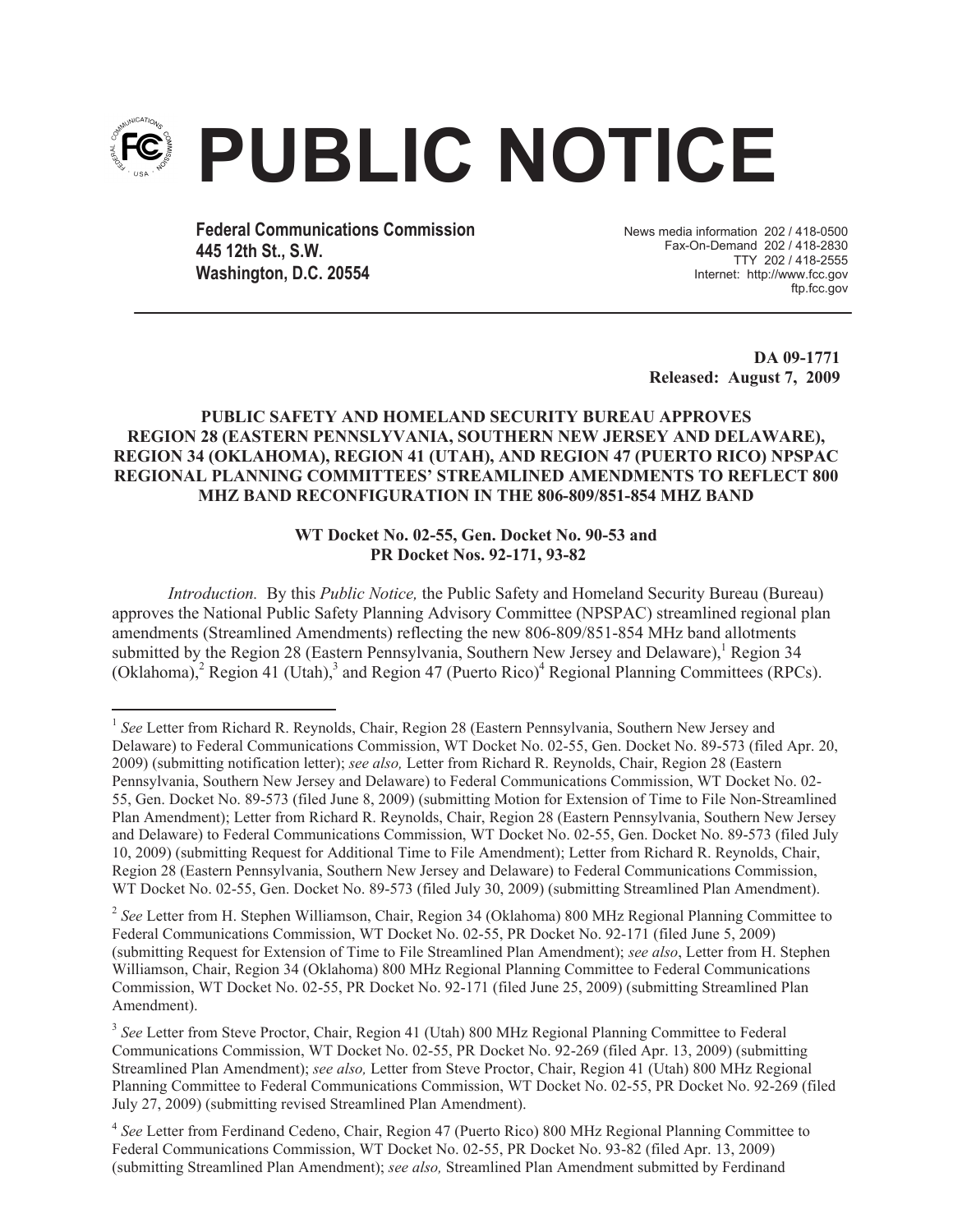*Background.* The *800 MHz Report and Order* and subsequent orders in WT Docket No. 02-55 provide for reconfiguration of the 800 MHz band in order to eliminate harmful interference to public safety operations within the band.<sup>5</sup> As part of band reconfiguration, in all non-border areas, the former NPSPAC band at 821-824/866-869 MHz has shifted fifteen megahertz lower in the band to 806-809/851- 854 MHz, and NPSPAC incumbents are in the process of relocating from the old to the new band. As a consequence of 800 MHz band reconfiguration, all non-border 800 MHz RPCs<sup>6</sup> are required to amend their regional plans currently on file with the Commission to reflect the fifteen-megahertz shift in the NPSPAC band from 821-824/866-869 MHz to 806-809/851-854 MHz.

The Commission's policies require the RPCs to prepare and submit regional plans for use of the NPSPAC band in their respective Public Safety Regions.<sup>7</sup> The RPCs must also update their regional plans as needed to conform to changes in the nationwide NPSPAC band plan, and to reflect other changes in the disposition of NPSPAC channels within the region, technical requirements, or procedures for assigning channels.<sup>8</sup>

On February 10, 2009, the Bureau directed RPCs for non-border NPSPAC regions to file amendments to their 800 MHz regional plans by April 13, 2009, to bring them into conformity with the new 800 MHz band plan.<sup>9</sup> Plan amendments were subject to a streamlined filing and approval procedure provided that they were limited to changes in frequency listings based on the new band plan. Alternatively, RPCs could elect to file amended regional plans by June 10, 2009, that combined rebanding-related changes with other modifications that were not rebanding-related, provided that they notified the Bureau by April 13, 2009 of their intent to do so.

*Review of the Streamlined and Non-Streamlined Plan Amendments.* Streamlined Regional Plan Amendments are limited to shifting channel assignments in the existing plan downward by fifteen megahertz. RPCs were allowed to submit such amendments without obtaining adjacent region concurrence, and were permitted to include administrative updates (*e.g*., changes to RPC by-laws or membership) in their amendments under this process. The Bureau waived normal public notice and comment procedures for processing the streamlined amendments.

<sup>6</sup> RPCs for all NPSPAC regions in Waves 1, 2, and 3, other than Region 19 (New England), must file amendments. NPSPAC Region 19 and all NPSPAC regions in Wave 4 are excluded from this requirement, and RPCs for these regions are not required to submit amended plans at this time. We will provide information on the plan amendment process for these regions at a later date, after the 800 MHz Transition Administrator determines replacement channel assignments for NPSPAC licensees in the U.S. - Canada and U.S. - Mexico border areas.

7 *See* 47 C.F.R. § 90.16 (no assignments will be made in spectrum designated for the Public Safety National Plan until a regional plan for the area has been accepted by the Commission); *see also* Development and Implementation of a Public Safety National Plan and Amendment of Part 90 to Establish Service Rules and Technical Standards for Use of the 821-824/866-869 MHz Bands by the Public Safety Services, Gen. Docket No. 87-112, *Report and Order,*  3 FCC Rcd 905 (1987) (*National Plan Report and Order).*

8 *See National Plan Report and Order*, 3 FCC Rcd at 911 ¶57.

<sup>9</sup> See Public Safety and Homeland Security Bureau Provides Guidance on Amendment of 800 MHz Plans to Reflect 800 MHz reconfiguration and on Licensing of New NPSPAC Facilities in the 806-809/851-854 MHz Band, WT Docket No. 02-55, *Public Notice,* 24 FCC Rcd 1364 (PSHSB 2009).

Cedeno, Chair, Region 47 (Puerto Rico) 800 MHz Regional Planning Committee to Federal Communications Commission, WT Docket No. 02-55, PR Docket No. 93-82 (filed Apr. 20, 2009).

<sup>5</sup> *See* Improving Public Safety Communications in the 800 MHz Band, *Report and Order, Fifth Report and Order, Fourth Memorandum Opinion and Order, and Order,* 19 FCC Rcd 14969 (2004) (*800 MHz Report and Order*).